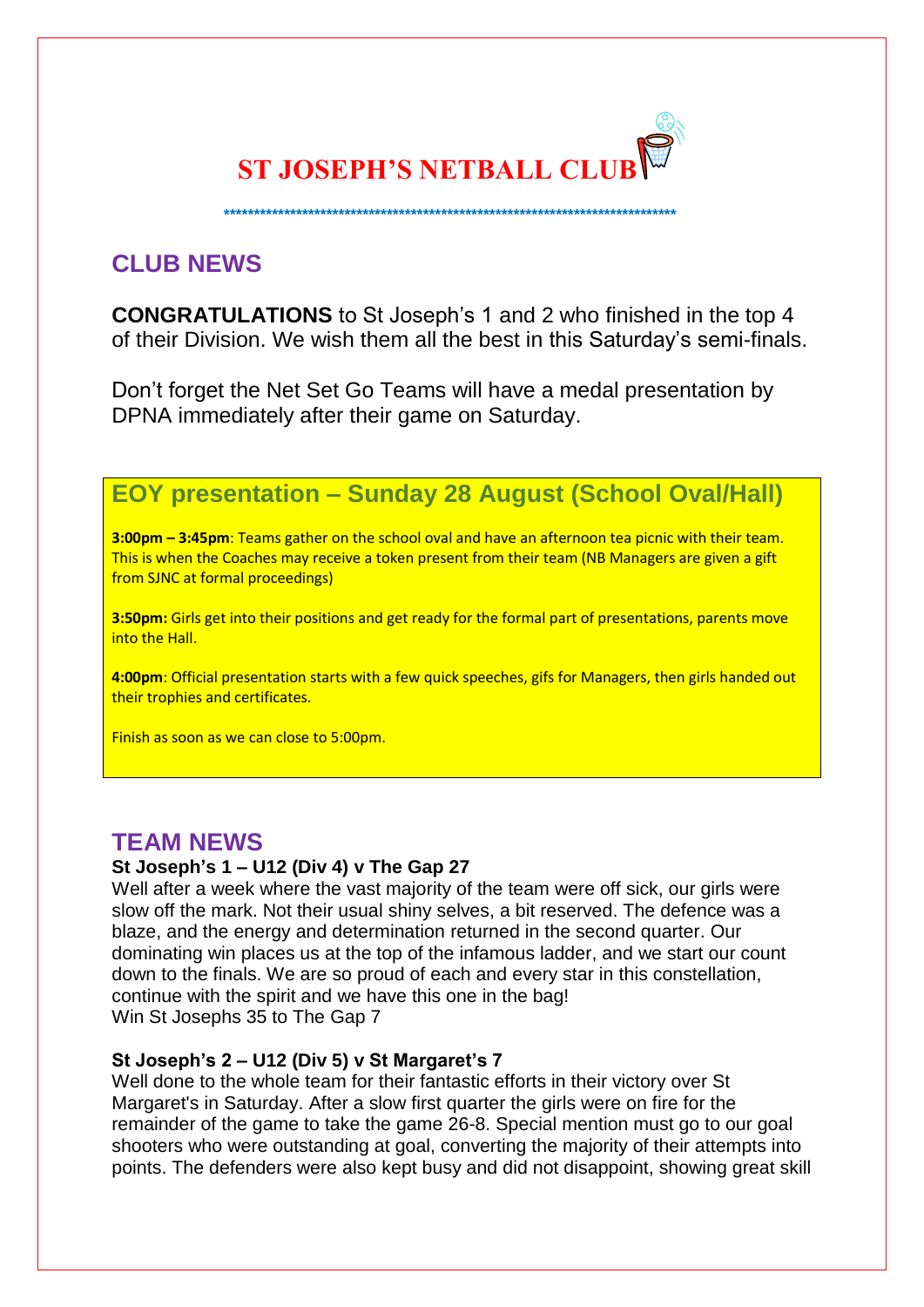in taking possession of the ball time and again at the opposition goal. The centres as usual were all over the court, running, jumping and quickly getting the ball down to our goal. Their efforts have definitely paid off with a spot in the semi finals this weekend. Go girls!!!

#### **St Joseph's 4 – U10 Blue v Valleys 28**

The girls were very keen to get started with their final game of the season so excitement was high. We started out brilliantly, fast feet, quick passes, on point shooting. Unfortunately the game did not stay this way. It was a hard fought game with everyone showcasing how much they have learnt and improved this season. A huge thank you to our coach extraordinaire Chantelle. The team had a wonderful season and the parents enjoyed it as much as the girls. On we move to competitive level next season. Looking forward to it.

#### **St Joseph's 5– U10 Yellow v Aspley 15**

Great game for the girls this weekend against a well matched team. Some great shooting from our team & some spirited defence. Was a really enjoyable game to watch!

#### **St Joseph's 6 - U8/9 Red v The Gap 48**

The team put in a great effort against The Gap on a chilly Saturday morning. The first half was tough but by the fourth quarter the ball was mostly in our possession and Joey's goal shooting did not disappoint! With one more game to go there is an air of excitement as the season reaches a finale and comes to an end.

#### **St Joseph's 7 – U8/9 Green**

Boom! What a start to game. Smashing three quick goals in the first quarter, thanks to sharp passing and great defence. Whilst the opposition tried in vain, our little firebirds didn't let them back into the game. A good show of sportsmanship was also on display by some of our players making up the numbers for the opposition who were short of numbers. Well done girls, one more game to go, what a season so far.

#### **St Joseph's 8 – U8/9 White v Samford**

The girls had a fantastic second last game. They played against the tall girls from Samford and although they towered over us, after a nerve wracking first quarter the girls gained confidence and momentum and we saw some fantastic play. They have become a cohesive team and celebrate well together each time one of their teammates come up with something great. There were many moments throughout the game that our girls were putting their bodies on the line and we saw a few grassy knees at the end of the game. We were all very excited to come away with a win. Congratulations to the girls who even surprised themselves with their magic shooting skills.

#### **St Joseph's 9 - U8/9 Purple v Flugel 11**

A tough game for all this weekend! Only one goal scored – well done Rose S!! But games like that are often the most tense and this was certainly the case on this occasion. Again the girls played so well, passing and catching; catching and passing; passing again to get into a shooting position. Our shots were a bit wayward but we nailed the one that counted and our dominance of field position meant that we held